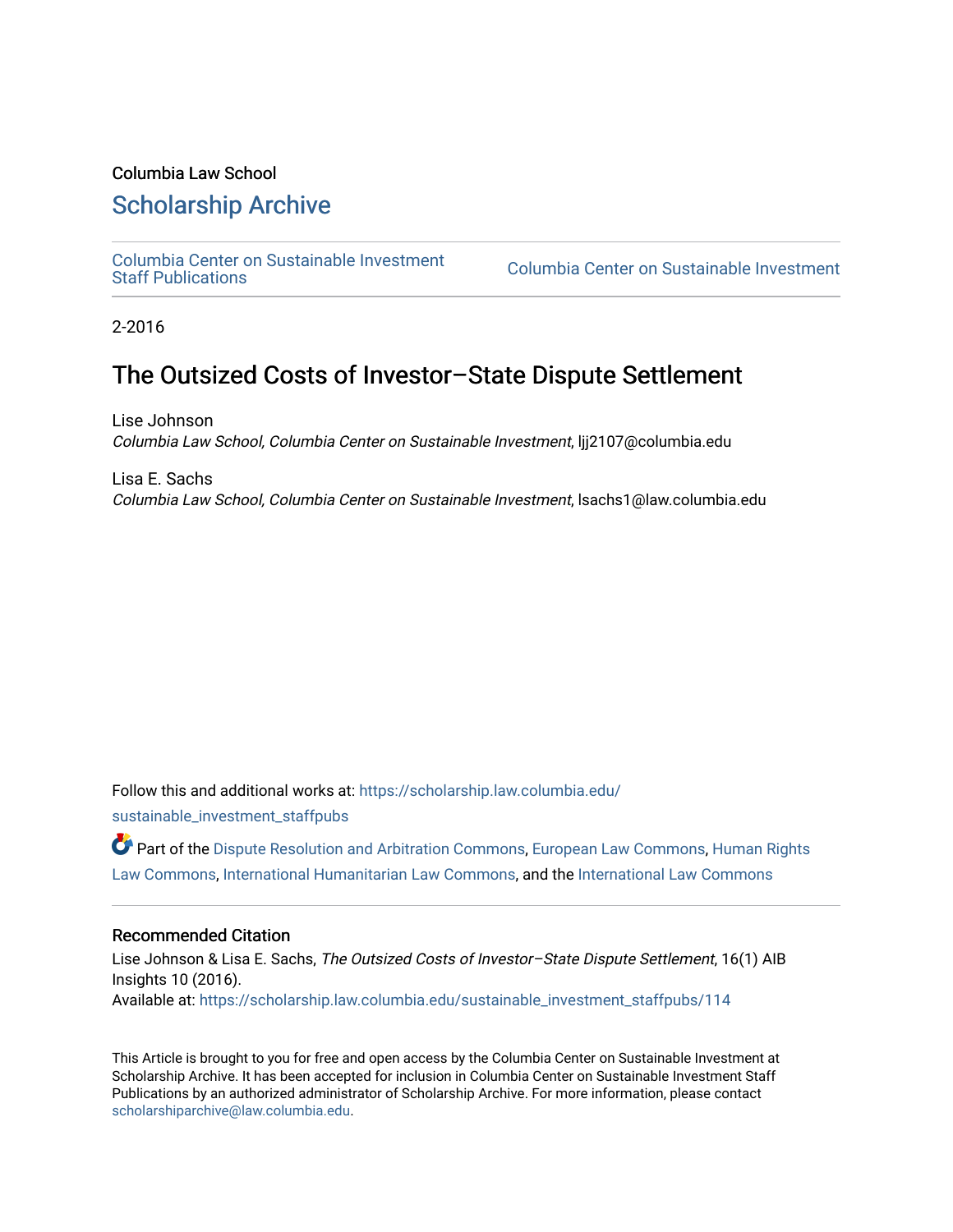

**International Trade and Investment Agreements: Sovereignty at Bay in the 21st Century?**

# **International Trade and Investment Agreements: Sovereignty at Bay in the 21st Century?**

# **The Outsized Costs of Investor–State Dispute Settlement**

Klaus Meyer Daniel Rottig p3

Srividya Jandhyala

 $D<sub>7</sub>$ 

Lise Johnson Lisa Sachs p10



# **Why Do Countries Commit to ISDS for Disputes with Foreign Investors?**

**Is It Chilly Out There? International Investment Agreements and Government Regulatory Autonomy**

> Christine Côté p14

# **Once BITten, Forever Shy:<br>Explaining India's Rethink of Its Bilateral<br>Investment Treaty Provisions**

Premila Nazareth Satyanand p17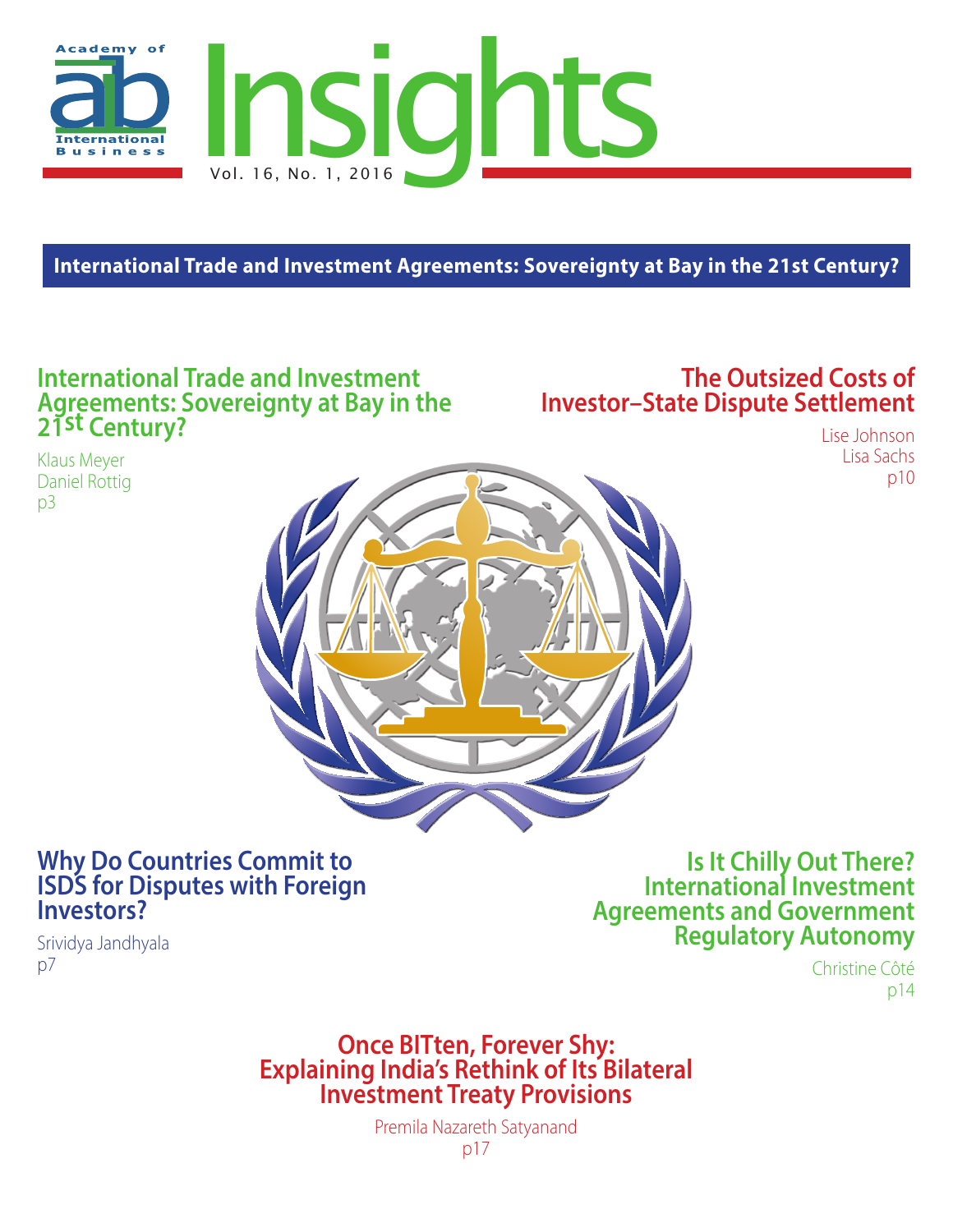# The Outsized Costs of Investor–State Dispute Settlement

Lise Johnson, Columbia Center on Sustainable Investment, USA Lisa Sachs, Columbia Center on Sustainable Investment, USA

**The negotiation of several mega-treaties** in 2015, including the Trans-Pacific Partnership (TPP), the Trans-Atlantic Trade and Investment Partnership (TTIP), the EU-Canada Comprehensive Economic and Trade Agreement (CETA), and other regional agreements, has generated substantial public discussion about the protections and privileges afforded to multinational enterprises through the investor–state dispute settlement (ISDS) mechanism in these treaties. ISDS has increasingly raised concerns among certain governments and civil society groups, particularly as a growing number of ISDS cases involve investors challenging a range of governmental measures taken in good faith and in the public interest, including measures related to environmental protection, public health and safety, and financial stability. Even representatives of international businesses – the purported beneficiaries of these texts – have voiced concerns about the costs of ISDS proceedings, uncertainty regarding outcomes of disputes, and an absence of rules to ensure the independence and impartiality of arbitrators.

The TPP negotiating parties deflected the underlying concerns about ISDS by assuring constituents that ISDS would be included in the TPP in an improved "21st century" form, resolving the controversial elements. When the text of the TPP was released in November 2015, it became evident that while the ISDS mechanism in the TPP includes some changes around the margins, its basic elements remain generally unchanged. Therefore, a cost-benefit analysis of ISDS remains essential. There are two fundamental questions: Is ISDS effective or necessary to produce its purported benefits? And do the potential benefits outweigh the costs? An analysis of ISDS as included in the TPP shows that the costs outweigh the alleged benefits, and alternative strategies should be employed to protect investors and promote the rule of law.

### Is ISDS Effective or Necessary to Produce Its Purported Benefits?

ISDS is said to provide three core benefits: (1) increasing investment flows by providing potential investors additional security and protections, (2) depoliticizing investment disputes, and (3) improving the rule of law in the host state.

The first question is, therefore, is ISDS necessary or even effective in increasing investment flows and, if so, are these investments beneficial and to whom?

After roughly ten years of scholarly and practical inquiry with increasingly rigorous methodologies, there is no strong evidence that international investment agreements (IIAs), much less ISDS, impact investment flows. The various empirical studies examining trends in FDI flows establish no clear statistical relationship between signing a treaty and receiving increased investment (see, e.g., Berger et al, 2013; Sauvant & Sachs, 2009). Similarly, a survey of in-house counsel in large US multinationals revealed that IIAs do not play any significant role in foreign investment decisions (Yackee, 2010). Some of the largest cross-border investment flows take place in the absence of treaties, including between the US and China, India, Brazil and the United Kingdom; in fact, Brazil, a major capital importer and exporter, has no treaties in force with ISDS, nor does it plan to include ISDS in its future agreements.

Importantly, even the basic presumption that increased investment flows of all types will necessarily lead to positive development outcomes in the host country is wrong, since the benefits depend on the details of each investment (such as the sector, technologies transferred, and jobs created, among other factors). Indeed, the Overseas Private Investment Corporation (OPIC), a US government entity which provides political risk insurance to foreign investors, recognizes that only certain types of investment create development benefits. OPIC therefore screens investments seeking coverage to ensure that at least a minimum development benefit is realized, and it prohibits support for projects that will result in harms in the host country.

Even less certain is the extent to which increased *outward* investment would generate benefits for the home country and its constituents. While outward investment could result in increased capital income and tax revenues at home, it can also result in outsourcing of jobs and tax structuring to decrease tax liabilities. Again, OPIC and other governmentprovided risk insurances recognize these potentially negative consequences and shape their insurance policies and decisions accordingly.

The TPP, like other treaties and the majority of tribunals interpreting those agreements, ignores the development impacts of investments that are afforded the benefits under the treaty, and it provides premium-free political risk insurance to investments irrespective of their development impacts or negative effects at home or abroad.

Second, proponents of ISDS argue that it is important for "depoliticizing" investment disputes, freeing host states from diplomatic pressure and the threat of "gunboat diplomacy" and home states from having to advocate on behalf of their domestic firms. In fact, whether a home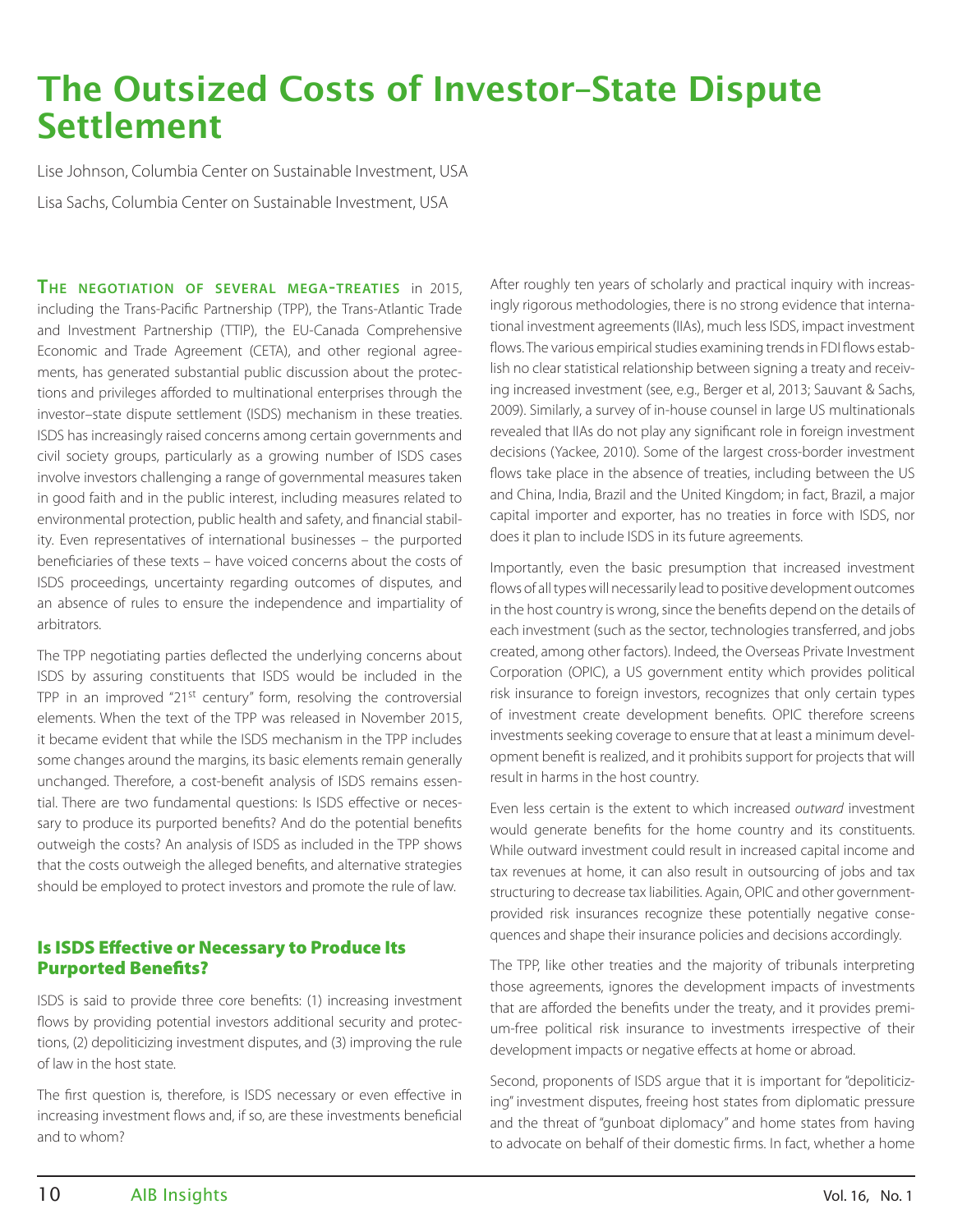state gets involved in an investor's dispute with its host state does not vary based on whether or not there is a treaty with ISDS in place; a recent study found no evidence that countries that have signed an investment treaty with the United States face any less diplomatic pressure in investment disputes (Jandhyala et al., 2015). Notably, the TPP does not prohibit home states from exercising diplomatic pressure before, during, or after an investment claim has been filed.

A third argument for ISDS is that this supra-national system strengthens the rule of law of treaty parties by reinforcing the importance of legal commitments. Yet, to the contrary, ISDS and investment treaties have been shown to weaken domestic rule of law (Ginsburg, 2005; see also Sattorova, 2014). The myriad reasons for this are elaborated below; the TPP, in its modifications, makes no attempt to correct for these failures.

Therefore, none of the purported core benefits of ISDS (increased investment flows, depoliticizing disputes, or improving the rule of law in host states) has been effectively realized by the inclusion of ISDS in investment treaties. Proponents of the system, including the investors and the lawyers and arbitrators who have an interest in the system's survival and growth, continue to tout these claims as the reason the mechanism is necessary, including in the TPP, but the empirical evidence continues to reveal that ISDS is neither effective nor necessary for achieving these benefits; indeed, these objectives can be realized through other means, as discussed below.

### Do the Purported Benefits of Investment Treaties Outweigh Their Costs?

The second fundamental question is what ISDS costs host governments and their constituents, and whether the purported benefits outweigh the costs. These costs include negative impacts on (a) domestic law, policy, and institutions, and (b) costs of litigation, liability, and loss of regulatory space.

#### *Costs Related to Domestic Law, Policy, and Institutions*

Many ISDS claims are actually domestic law issues of administrative, contract, tort, or constitutional law that are merely removed from domestic legal institutions and processes and taken up in a parallel and specialized system available only to foreign investors, with fewer procedural barriers and greater substantive protections. A foreign investor seeking to challenge conduct of the US government, for example, can take a substantive or procedural due process action, a contract action, an action governed by the Administrative Procedures Act, or a tort claim against the government, and decide whether to bring it under domestic law or as a violation of a treaty's fair and equitable treatment (FET) provision — or both, in some cases. If the investor opts for ISDS instead of pursuing the domestic law claim, it can bypass all otherwise applicable procedural rules that may have complicated or frustrated its claim, including domestic rules of standing, statutes of limitation, requirements of exhaustion, doctrines of abstention, limits on judicial

review, limits on available remedies, and rules regarding discovery, privilege, and evidence. Such domestic rules have been developed and refined over time and reflect important policy choices about the scope of public and private rights.

In addition to creating a parallel and preferential legal system for foreign investors, ISDS actually creates and protects new property rights at a cost to the broader public interest. In a growing number of cases, tribunals have created and restated a rule that specific representations or assurances given by government representatives can give rise to investors' "legitimate expectations," which are protected under the treaty's FET obligation from government interference. Tribunals have protected "legitimate expectations" even when the official who made the relevant commitment did not have actual authority to bind the government or when the commitment did not comply with necessary procedural requirements. While the TPP states that a breach of investors "legitimate expectations" will not, standing alone, constitute a violation of the FET obligation, it suggests that investors' "legitimate expectations" can still be a factor considered by tribunals when determining whether a state has breached its FET obligations, effectively creating and protecting "rights" that would not be recognized under domestic law.

From the rule of law perspective, ISDS also upsets the separation and balance of powers. If domestic legislation sets the scope of administrative officials' ability to grant or define property rights, and administrative officials exceed that authority, a decision by a tribunal giving legal effect to the administrative officials' actions overrides legislative dictates. Moreover, many projects that trigger investor–state disputes are projects in which negative impacts are concentrated at the local level, but benefits (e.g., increased tax revenue) are realized at the national level. Through its protection of "legitimate expectations," ISDS allows investors to transform non-binding representations that favor their interests into rights protected under international law, weakening the voice and power of regulatory institutions and affected communities that might otherwise shape or constrain investors' proposed projects.

This parallel legal system also undermines the role of domestic institutions and courts in their core responsibilities of developing, interpreting, and applying the law. Particularly in common law jurisdictions where courts play a crucial role in shaping the substantive contours of the law over time, the ability of investors to sidestep domestic courts through recourse to ISDS effectively undercuts those domestic institutions' abilities to fulfill their important functions.

The closed nature of ISDS disputes further exacerbates the problems created by this parallel legal system. Despite the public importance of these cases, disputes under most existing and many new IIAs are still litigated and decided or settled behind closed doors. While the TPP requires significant transparency of ISDS proceedings, and authorizes (but does not require) ISDS tribunals to accept amicus curiae submissions from non-parties to the dispute, the interests and rights of non-parties can remain marginalized. Even if they will be affected by the treaty claims and outcomes, non-disputing parties have no legal rights to actually participate in the proceedings or shape the outcomes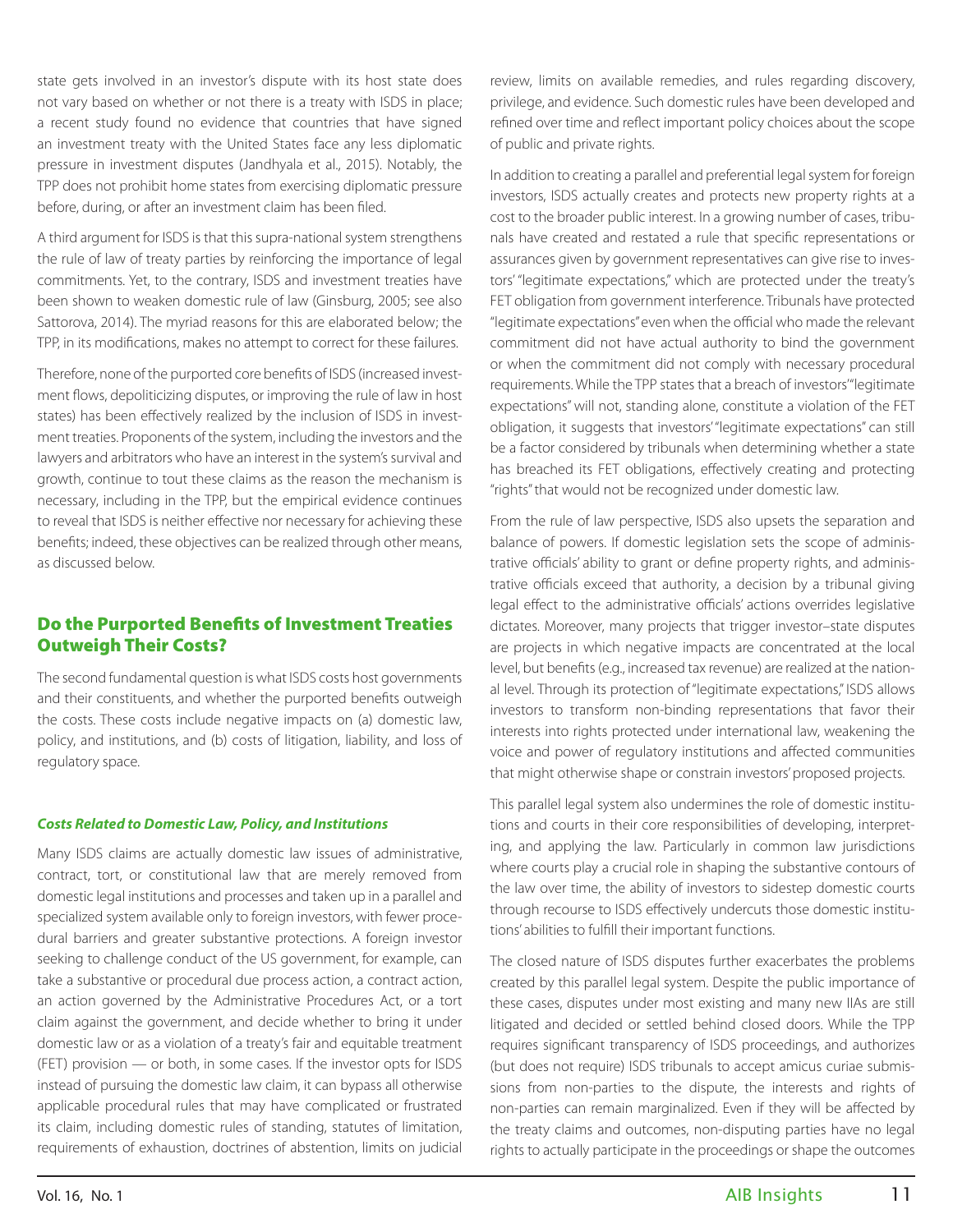of the disputes. While domestic law often has a number of ways in which interested and affected individuals and entities are protected, including by requiring judicial oversight of settlements, allowing those affected to participate in proceedings, or requiring dismissal of claims when such individuals or entities cannot be joined, ISDS, in contrast, contains no such safeguards.

The system of providing special protections for investors is based on the presumption that foreign investors face bias and discrimination in domestic legal systems. In reality, these fears are overstated. Only eight of the more than 600 known ISDS cases have successfully alleged a violation of the national treatment obligation (protecting foreign investors against discrimination in favor of domestic investors)<sup>1</sup>; and in not one of them did the tribunal find that there was intentional nationality-based discrimination against the foreign investor. Rather, in those eight cases, liability was usually based on strategic protection of domestic producers that negatively affected the foreign investor claimant, measures that can be and have been challenged in inter-state trade dispute settlement mechanisms. In fact, studies show that foreign investors generally have greater power and influence over their host governments than domestic investors, particularly as governments around the world are competing for capital. The rational for establishing a privileged legal system for foreign investors is therefore based on an illusory threat.

staggering sums, such as the \$1.8 billion award in Occidental v. Ecuador and the \$50 billion combined award in three closely related cases against Russia. While the TPP does contain some relatively new provisions regarding allocation of costs and compensation in awards, those changes do not result in any meaningful changes for states in terms of exposure to costs of litigation and liability.

While the costs that result from a loss of policy space are more difficult to assess and calculate, they are potentially even more damaging in their welfare effects. As Jonathan Bonnitcha's recent analysis of the economic impacts of investment treaties suggests (Bonnitcha, 2014), investment protection through ISDS can discourage economically efficient government regulation in the public interest.

### Moving Forward: What Are the Alternatives?

Given that ISDS is not effective or necessary to achieve its intended benefits and that the costs are so substantial, its inclusion in treaties, including in the TPP, is unjustified. Yet if ISDS is removed from treaties, what recourse would foreign investors have for harm suffered due to host state conduct? Fortunately, there are other less costly and more appropriate mechanisms that can protect investor rights.

> The first place for recourse for foreign investors should remain the domestic law system of the host countries,

**ß** Given that HSDS is not effective or necessary to achieve its intended benefits  $\ldots$  its inclusion in treaties, including in the TPP, is unjustified  $99$ 

Thus, despite the assertion that ISDS strengthens the rule of law, the evidence is very much to the contrary. ISDS exacerbates inequality under the law by giving foreign investors access to a parallel and preferential legal system; diminishes the role of various government actors and institutions; and poses challenges to transparency and public participation. Moreover, to the extent that IIAs make it less risky for foreign investors to invest in jurisdictions with little respect for the rule of law, ISDS reduces incentives for governments to improve their investment climate, procedural fairness, domestic legal systems, and other aspects of the rule of law that would benefit domestic stakeholders as well. Overall, ISDS risks undermining rule of law objectives by upsetting and usurping the fundamental processes for developing, enforcing, and applying the law.

### *Costs of Litigation, Liability, and Loss of Regulatory Space*

Finally, there are the actual costs of ISDS litigation and liability and those that result from the loss of policy space.

The costs of litigation and liability can be significant. Average costs of defending cases now approach \$5 million, and even victorious states often are left to bear those fees (see Hodgson, 2014). ISDS awards, estimated by some to be roughly \$75 million on average, $<sup>2</sup>$  can reach</sup>

where all other domestic investors and stakeholders resolve their disputes. Debates around ISDS are premised on the false assumption that domestic systems are inadequate; in fact, many domestic legal systems do function well, particularly when exhaustion is required, giving governments the ability to correct lower level errors. In countries where legal systems and processes are weak, the focus of international agreements should be on strengthening those legal systems to ensure their robust development for *all* users, not undermining their development by creating a parallel process and set of rules for select foreign investors.

Second, investors can purchase additional protections through political risk insurance, which is designed to price political risk on the market, sending a signal to both the investors and the host states about the security of investments in the host jurisdictions.<sup>3</sup> If a particular jurisdiction has a higher cost for political risk insurance, the host government will likely have the incentive to take steps to improve the investment climate for foreign investors, thereby strengthening rule of law incentives.

A third avenue is through existing human rights mechanisms such as regional mechanisms established in Europe (the European Court of Human Rights), the Americas (the Inter-American Commission and Court for the Protection of Human Rights), and Africa (the African Court and Commission on Human and People's Rights).4 These mecha